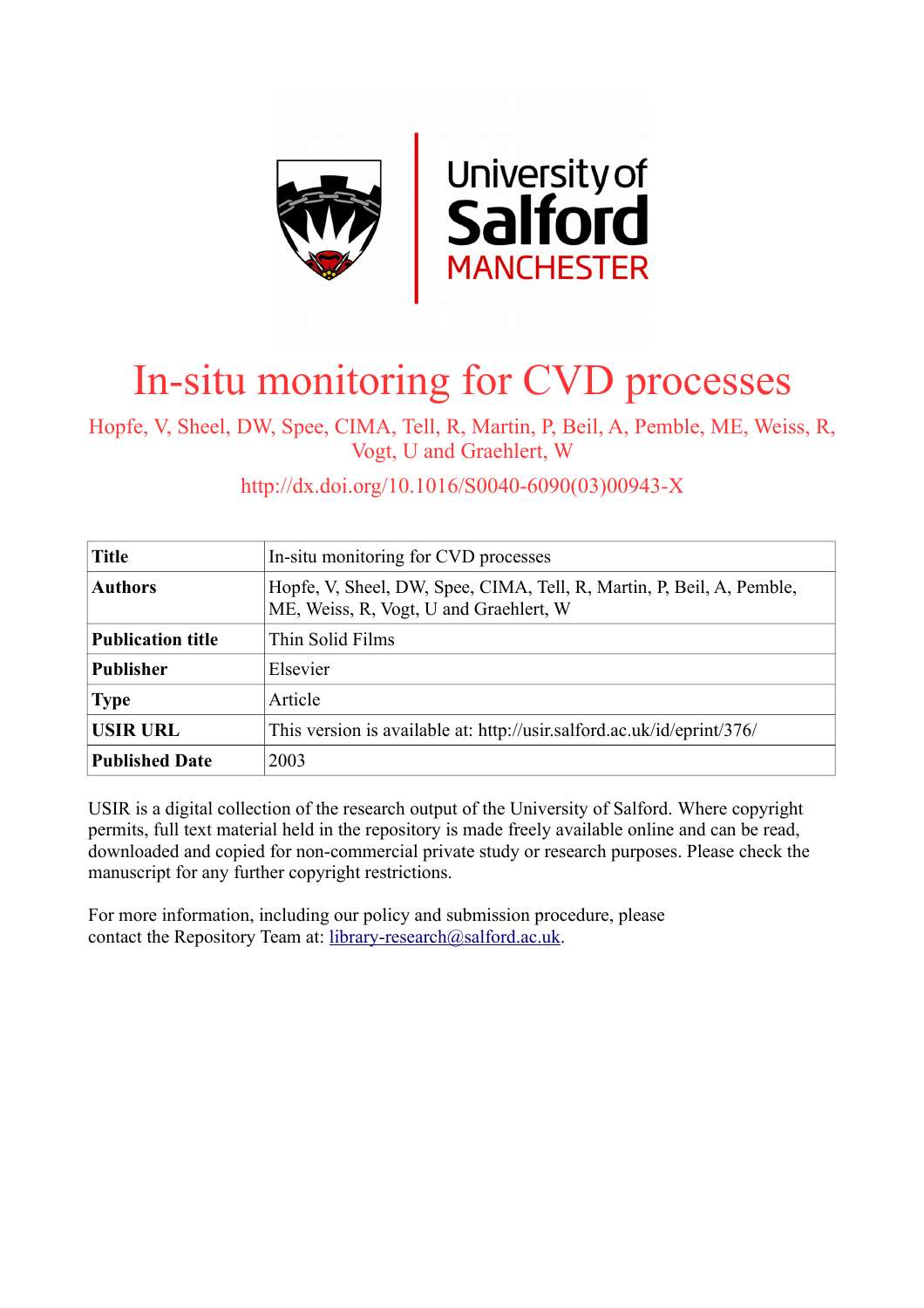# **In-situ monitoring for CVD processes**

V. Hopfe<sup>a</sup>, D.W. Sheel<sup>b</sup>, C.I.M.A. Spee<sup>c</sup>, R.Tell<sup>d</sup>, P. Martin<sup>e</sup>, A. Beil<sup>g</sup>, M. Pemble<sup>f</sup>, R. Weiss<sup>i</sup>, U. Vogt<sup>h</sup>, W. Graehlert<sup>a</sup>

<sup>a</sup> Fraunhofer Institut Werkstoff- und Strahltechnik, Winterbergstrasse 28, 01277 Dresden, D

<sup>b</sup> Pilkington Technology Centre, Lathom, UK (current address: CVD –Technologies Ltd., Cockroft building Salford University, Manchester, M5 4WT, UK)

c TNO Institute of Applied Physics, P.O. Box 595, 5600 AN Eindhoven, NL

<sup>d</sup> Siemens Laser Analytics AB, Ringögatan 12 BOX 8910, 402 73 Göteborg, SE

e University of Huddersfield, Huddersfield HD1 3DH , UK

f University of Salford, Salford M5 4WT, UK

g Bruker-Saxonia Analytik GmbH, P.O. Box 42, 04301 Leipzig, D

h EMPA, Überlandstrasse 129, 8600 Dübendorf, CH

i Schunk –Kohlenstofftechnik, P.O. Box 100951. 35339 Giessen, D

# **Abstract**

Aiming toward process control of industrial high yield / high volume CVD reactors, the potential of optical sensors as a monitoring tool has been explored. The sensors selected are based on both Fourier transform infrared spectroscopy (FTIR) and tunable diode laser spectroscopy (NIR-DLS). The former has the advantage of wide spectral capability, and well established data bases. NIR-DLS spectroscopy has potentially high sensitivity, laser spatial resolution, and the benefits of comparatively easier integration capabilities – including optical fibre compatibility.

The proposed technical approach for process control is characterised by a "chemistry based" feedback system with in-situ optical data as input information. The selected optical sensors continuously analyze the gas phase near the surface of the growing layer. The spectroscopic data has been correlated with process performance and layer properties which, in turn establish data basis for process control.

The new process control approach is currently being verified on different industrialised CVD coaters. One of the selected applications deals with the deposition of  $SnO<sub>2</sub>$  layers on glass based on the oxidation of  $(CH_3)$ <sub>2</sub>SnCl<sub>2</sub>, which is used in high volume production for low-E glazing.

## **1. Introduction**

Efficient process control is essential to fully exploit the potential of high yield CVD processes which are key technologies in many industrial sectors and where relatively small yield changes can be reflected in significant impacts on commercial viability. Reactor operation is typically open loop, and conventional operation is driven by optimization of process parameters based on characterization of post processed material properties.

In recent years in-situ spectroscopic studies have been reported aiming at film growth monitoring, primarily in the field of basic research. However, the use of optical spectroscopy to monitor and control industrial CVD reactors is limited. This is due to a range of different technical reasons, e.g. low process compatibility of the available instrumentation, but also due to higher efforts required for special training of CVD plant operators. In addition, difficult engineering issues, such as optical adaptation without disturbing the coating process, need to be addressed. It should be noted that in many applications of advanced process control via monitoring, a major hurdle to be overcome is the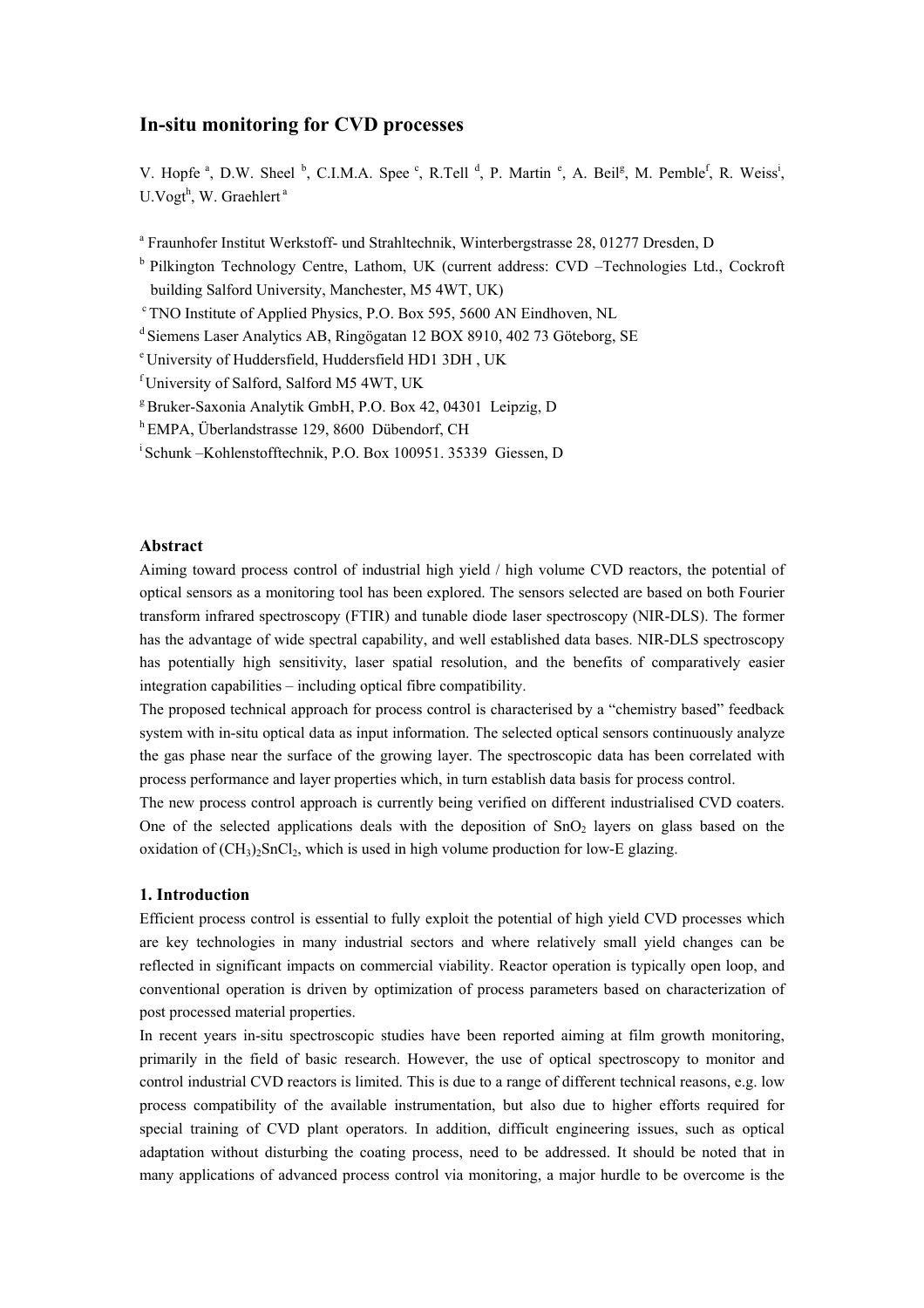resource required to establish a sufficiently detailed data base of results to allow effective evaluation of technical viability, and commercial benefit.

In order to address this challenge a group of European companies and Technology Institutes are collaborating. The new process control approach is currently being verified on different industrial CVD coaters. One of the selected applications comprises the deposition of  $SnO<sub>2</sub>$  layers on architectural glass, which has been commercialised for low-E panes [1-3].

This paper will present labscale based results of recent process monitoring studies using Fourier Transform Infrared Spectroscopy (FTIR) and tunable NIR diode laser spectroscopy (NIR-DLS) and discuss the advantages and limitations for process use. The data base for process control has been established on both experimental results and chemical kinetics.

# **2. Experimental**

The application of in-situ FTIR and NIR-DLS has been verified on atmospheric pressure CVD of  $SnO<sub>2</sub>$ layers on glass based on the oxidation of dimethyl tin dichloride (( $CH<sub>3</sub>$ ) $SnCl<sub>2</sub>$ ; DMT) with a mixture of oxygen and, in some experiments, with adding water. Deposition experiments simulating the real industrial process were carried out at first in a down-scaled CVD model reactor. The developed monitoring technology has been transferred to an industrial prototype continuous CVD coater being in use for manufacturing architectural K-glass. Based on both FTIR and NIR-DLS, several field trials have been performed resulting in very promising results for process control based on in-situ spectroscopic monitoring.



Fig. 1: Schema for optical monitoring of industrial processes using different measuring configurations:  $\oslash$  transmission,  $\oslash$  emission of hot gases  $\oslash$  surface emission  $\oslash$  reflection

For monitoring purposes the CVD reactor is equipped with two view-ports which are closed by infrared transparent windows. Four distinctly different measuring optical set-up have been applied to get information on process characteristics: transmission measurement of gas atmosphere, emissions measurement of hot gas phase, (oblique) surface emission of hot substrate combined with gas phase, and reflection measurement on coated substrate (see Fig. 1).

The FTIR investigations were performed in the spectral range from 6000 cm<sup>-1</sup> to 350 cm<sup>-1</sup> using both a Bruker MATRIX and a MIDAC M2500-C FTIR process spectrometer, equipped by cryogenic MCT detectors. At run-time of the CVD process (including a short interval before/after precursor flow) the FTIR runs in the "kinetic scan" mode (time resolution: 0.5 s, 1 scan per measurement, spectral resolution: 2 cm<sup>-1</sup>). To get highest sensitivity reflection and surface emission measurements are carried out using an near grazing angle of incidence of about 80°. A wire-grid polariser has been used at all reflection/ surface emission configurations.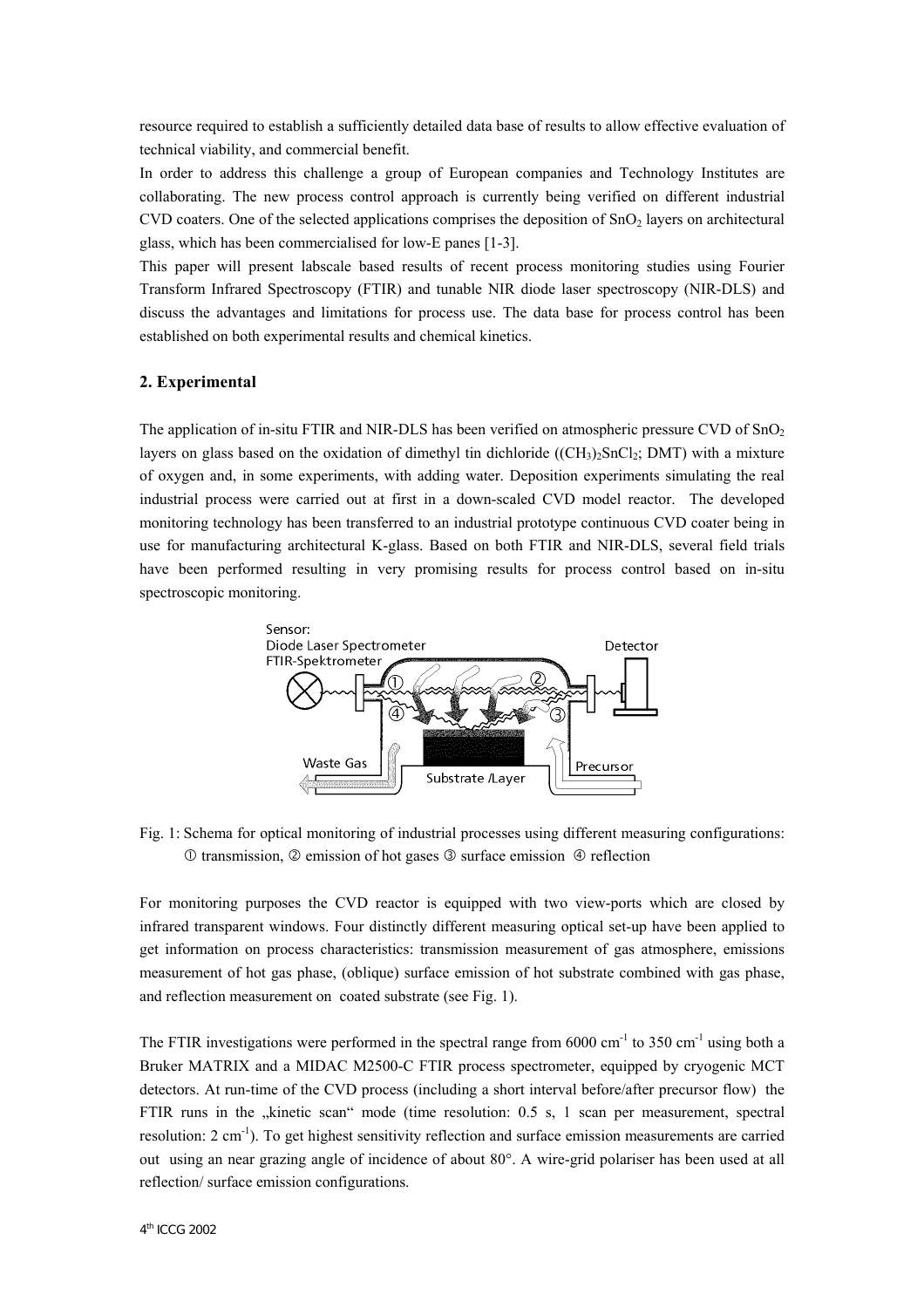For better comparison of the measurements all single beam spectra were converted into absorbancelike units (-lg(I<sub>sample</sub>/I<sub>reference</sub>). As a reference spectrum, those single beam spectrum has been extracted from the kinetic scan immediately before the precursor injection starts. All other reactor parameters are kept constant during deposition run, therefore only the precursor and the reaction products can be monitored in the absorbance spectrum. In case of selecting the reflection / surface emission mode, changes of the glass surface due to layer growth can be monitored additionally.

In the case where there is a high correlation of process performance with one reaction product (or a small number of several) NIR-DLS sensors can advantageously be applied. Monitoring of the gas phase by in-situ NIR-DLS have been realised by both a prototype experimental set-up [4] (detection of methane) and a modified commercial LDS3000 diode laser based HCl gas sensor (AltOptronic AB /SE). To reach a detection limit for HCl of about 1 ppm a multi-pass optical configuration (30 passes) has been applied.

## **3. Results and Discussion**

#### **FTIR Measurements**

FTIR measurements have been performed at first to get overview on the gas phase species present within the tin oxide CVD system [3, 5, 6]. The reactive gas atmosphere during the CVD run contain non-pyrolysed DMT precursor and, in addition, a range of reaction products, as CH<sub>4</sub>, HCHO, CH<sub>3</sub>OH, CO, HCl, and  $H<sub>2</sub>O$  (see Fig. 2).



Fig. 2: Typical in-situ FTIR-absorption spectra of gas atmosphere during SnO2 deposition on glass using DMT- precursor

Based on FTIR-investigations at different temperatures an kinetic model of deposition process has been derived. At about 430  $\degree$ C CH<sub>2</sub>O and CH<sub>3</sub>OH are formed during deposition, but at higher temperatures their concentration decreases again and at 550 °C they are almost completely gone. The concentrations of other by-products of the deposition reaction (HCl, CO, CO<sub>2</sub>, CH<sub>4</sub>, and H<sub>2</sub>O) increase with reactor temperature. All these by-products show a linear increase of their concentration with the inlet concentration of DMT. Calibration of the methane signal revealed that for every mole of tin oxide exactly one mole of methane is formed.

A possible mechanism that is in accordance with the performed measurements is described below: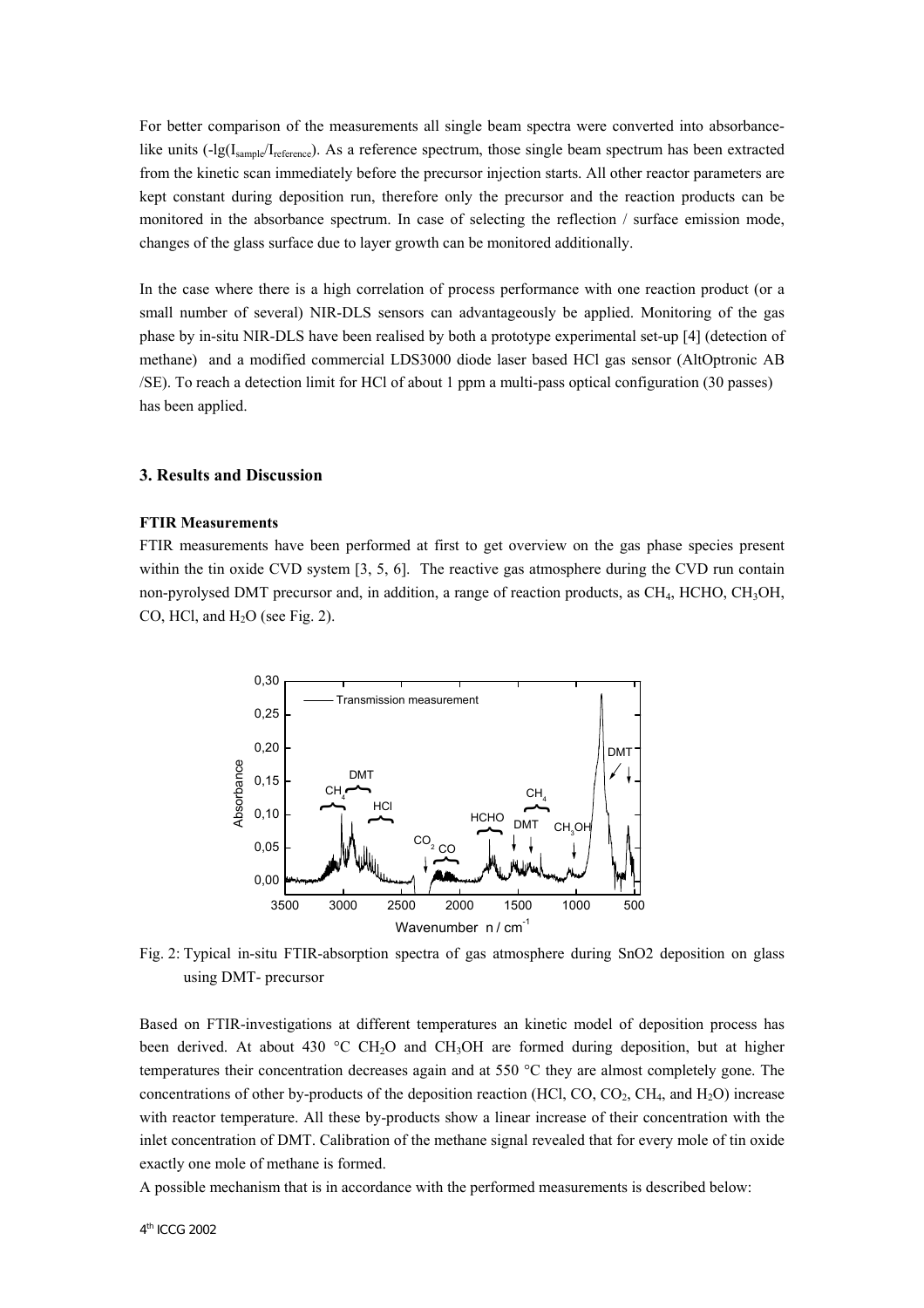| Gas phase:                                   |                |               |                         |                                         |
|----------------------------------------------|----------------|---------------|-------------------------|-----------------------------------------|
| $(1)$ DMT                                    |                | $\rightarrow$ | $CH_3SnCl_2$ + $CH_3$ · |                                         |
| $(2)$ CH <sub>3</sub> SnCl <sub>2</sub> ·    |                | $\rightarrow$ | SnCl <sub>2</sub>       | $+ CH_3$ .                              |
| $(3)$ CH <sub>3</sub> $\cdot$                | O <sub>2</sub> | $\rightarrow$ | $CH_3O_2$ .             |                                         |
| $(4)$ CH <sub>3</sub> O <sub>2</sub> $\cdot$ |                | $\rightarrow$ | CH <sub>2</sub> O       | $+$ OH $\cdot$                          |
| (5) OH·                                      | DMT            | $\rightarrow$ | CH3OH                   | $+$ CH <sub>3</sub> SnCl <sub>2</sub> . |

| $(6)$ CH <sub>3</sub> $\cdot$ | $^{+}$ | DMT      | $\rightarrow$ | $C_2H_6$         | $+$ CH <sub>3</sub> SnCl <sub>2</sub> . |
|-------------------------------|--------|----------|---------------|------------------|-----------------------------------------|
| Surface:                      |        |          |               |                  |                                         |
| (7) O <sub>2</sub>            |        | $+$ 2*   | $\rightarrow$ | $2O*$            |                                         |
| $(8)$ CH <sub>3</sub> $\cdot$ | $^{+}$ | $40*$    | $\rightarrow$ | CO.              | $+ 3OH*$                                |
| (9) $CH_3SnCl_2$ .            |        | $+ 3OH*$ | $\rightarrow$ | SnO <sub>2</sub> | + $CH_4$ + 2HCl + H <sub>2</sub> O      |

The mechanism is also supported by the results of the CVD monitoring experiments where a very good correlation is found between the growth of the tin oxide layer and the amount of HCl or  $CH<sub>4</sub>$  in the gas phase. The concentration of gas phase species (represented by FTIR absorption intensity measurements) present during deposition has been compared with each of the experimentally determined growth rate parameters to determine any correlations. The concentration of the reaction products CH4 and HCl correlated nearly linearly with the total amount of tin oxide deposited over the length of the film per time unit (equivalent with deposition rate) (see Fig. 3) .



Fig. 3: Correlation of in-situ gas phase concentration (signal of FTIR absorbance) of HCl (left) and methane (right) with a measure of the thickness of deposited SnO2 layer

Beside the gas phase monitoring, both FTIR reflection and surface emission modes can be used for direct monitoring of surface changes, e.g. layer growth, if there is a line-of-sight toward the (aligned) substrate. Using a high angle of observation (about 80°) the plane of polarization of infrared radiation is essential for sensitivity considerations.

Unlike the transmission/emission spectra of the gas phase the spectra of surface emission and reflection are dominated by the features of the glass substrate surface (Si-O: 950 cm<sup>-1</sup>, 1350 cm<sup>-1</sup>; see Fig. 4). Because of the selected background correction procedure (spectra without DMT precursor), these features do not directly arise from the growing tin oxide layer but from the decrease of the glass band. Unfortunately, the tin oxide bands  $(620 \text{ cm}^{-1})$  are completely masked by the precursor (DMT) band and can not be used for monitoring of layer growth. With TM (parallel to plane of incidence) polarization,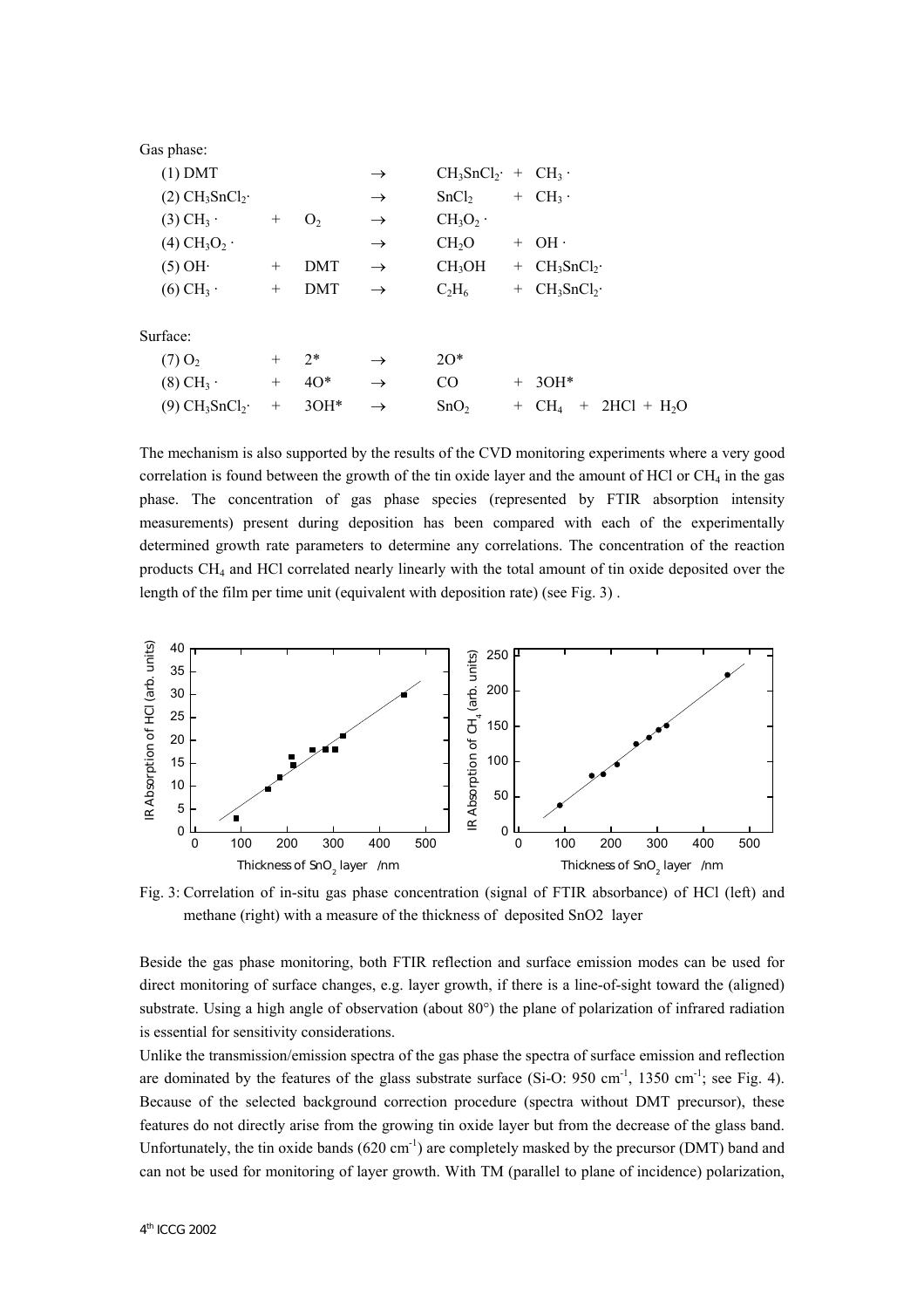the simultaneous detection of reaction products is feasible but difficult to realise because of signal-tonoise constraints. In contrast to this, with TE (perpendicular) polarization the reaction product signals vanishes almost completely (first of all in surface emission mode). In either case the bands of the precursor are strong. This initially unexpected result can be explained within framework of kinetic stagnation layer approach and optical theory. Concentration of gaseous products of any surface reaction is highest near the surface. This gas layer adjacent to the surface is "scanned" in different way by TE / TM polarised radiation. The TM wave forms a maximum of electric field strength at the surface and therefore is strongly absorbed by the gas molecules adjacent to the surface. In contrast, TE waves have zero field strength at the surface and hence are not absorbed there.



Fig 4: TE and TM polarised reflectance spectra (top) and surface emission spectra (bottom) during a typical SnO2 deposition run.

Glass bands correlate well with layer growth for both modes reflection and in surface emission. Obviously, the intensity change starts and stops synchronously with precursor flow. The measured thickness of all samples has been related to the peak height of the glass band and show a linear correlation (see Fig. 5). Thus, based on this simple approach of data treatment, layer thickness (and deposition rate) can be measured in real time without installing any additional sensor. The drawback of this type of combined surface-gas phase measurements compared to pure gas phase transmission/emission measurements is a considerably low signal-to-noise-ratio due to energy lost by polariser. Furthermore the optical adaptation is more complicated and needs aligned substrates.

The correlation of the glass signal intensity with the thickness of  $SnO<sub>2</sub>$  thickness has been confirmed by optical spectra calculations using the optical model glass/ $SnO<sub>2</sub>/air$ .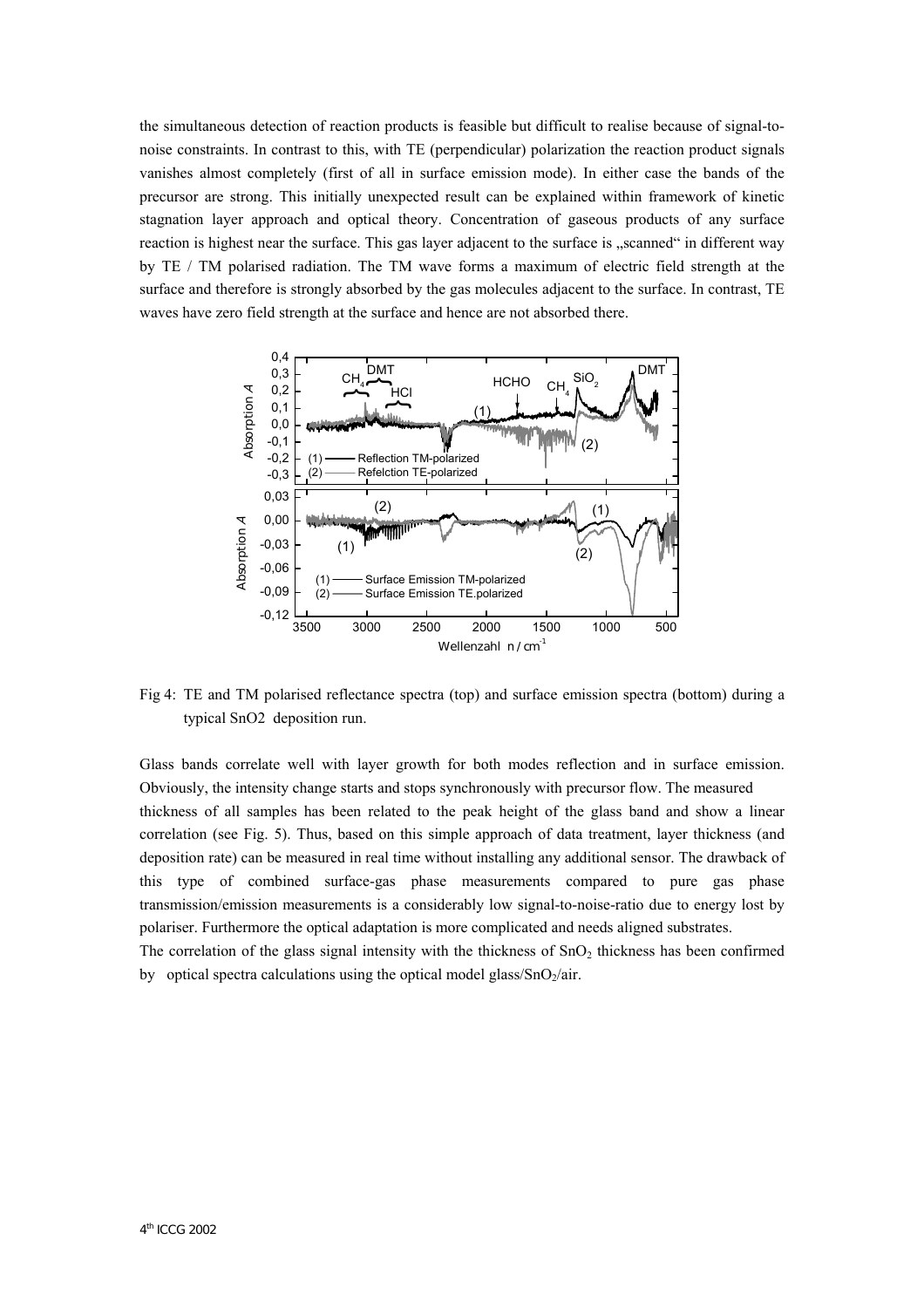

Fig. 5: Measured correlation of glass band intensity with the thickness of tin oxide layer using reflectance spectra (TM-polarised)

#### **NIR-DLS Measurement**

NIR-DLS sensors can advantageously be applied in case of having a high correlation of process performance with one reaction product (or a small number of several). As expected from FTIR results, the correlation of both the methane concentration and the HCl concentration inside reaction chamber adheres well to deposition rate, see Fig. 6.



Fig. 6: Correlation of in-situ gas phase concentration (NIR-DLS signal) of HCl (left) and methane (right) with thickness of SnO2 layer (proportional to deposition rate, see text)

# **Prediction of Process Performance**

Based on correlation data discussed above the prediction of process performance has been tested. Exploring around the parameter window for the  $SnO<sub>2</sub>-CVD$ , the predicted deposition rate derived from  $CH<sub>4</sub>$  concentrations have been compared with the experimentally determined one, see Fig. 7. The precision is much higher when compared with control of CVD reactor operation based on pre-adjusted outer parameters.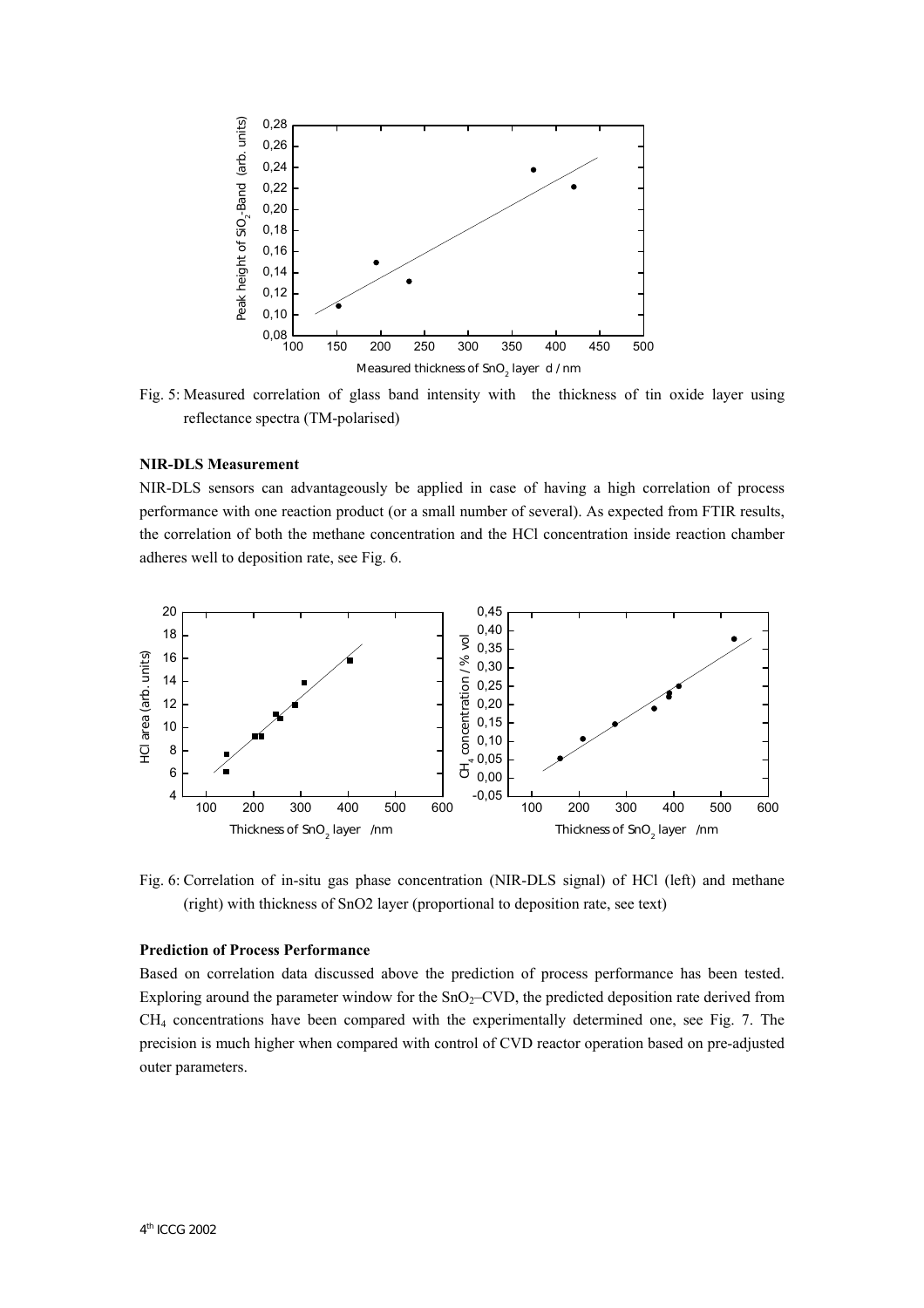

Fig. 7: Predicted thickness (calculated using the CH<sub>4</sub> dataset measured by NIR-DLS) vs. actual thickness

Currently the in-situ spectroscopic data is being integrated into a database for automatic reactor control. The experiments have been performed at a labscale continuous CVD coater for tin oxide based on  $DMT + O_2 + H_2O$  chemistry. In a first continuous trial the concentration of HCl has been monitored with changing precursor feed rate and, in parallel, the deposition rate have been determined (outside reactor). Again the HCl concentration adheres very well to the layer thickness and the deposition rate, respectively, see Fig. 8.



Fig. 8: HCl concentration and tin oxide layer thickness vs. time

The NIR- diode laser sensor has been integrated in trials running over several weeks, without any degradation of measuring performance. Currently the developed monitoring technology is being transferred to an industrial prototype continuous CVD coater being in use for manufacturing architectural glass with low emissivity properties. Based on both FTIR and NIR-DLS, several field trials have been performed resulting in very promising results for process control based on in-situ spectroscopic monitoring. The correlations are highlighting the preferential use of in-situ